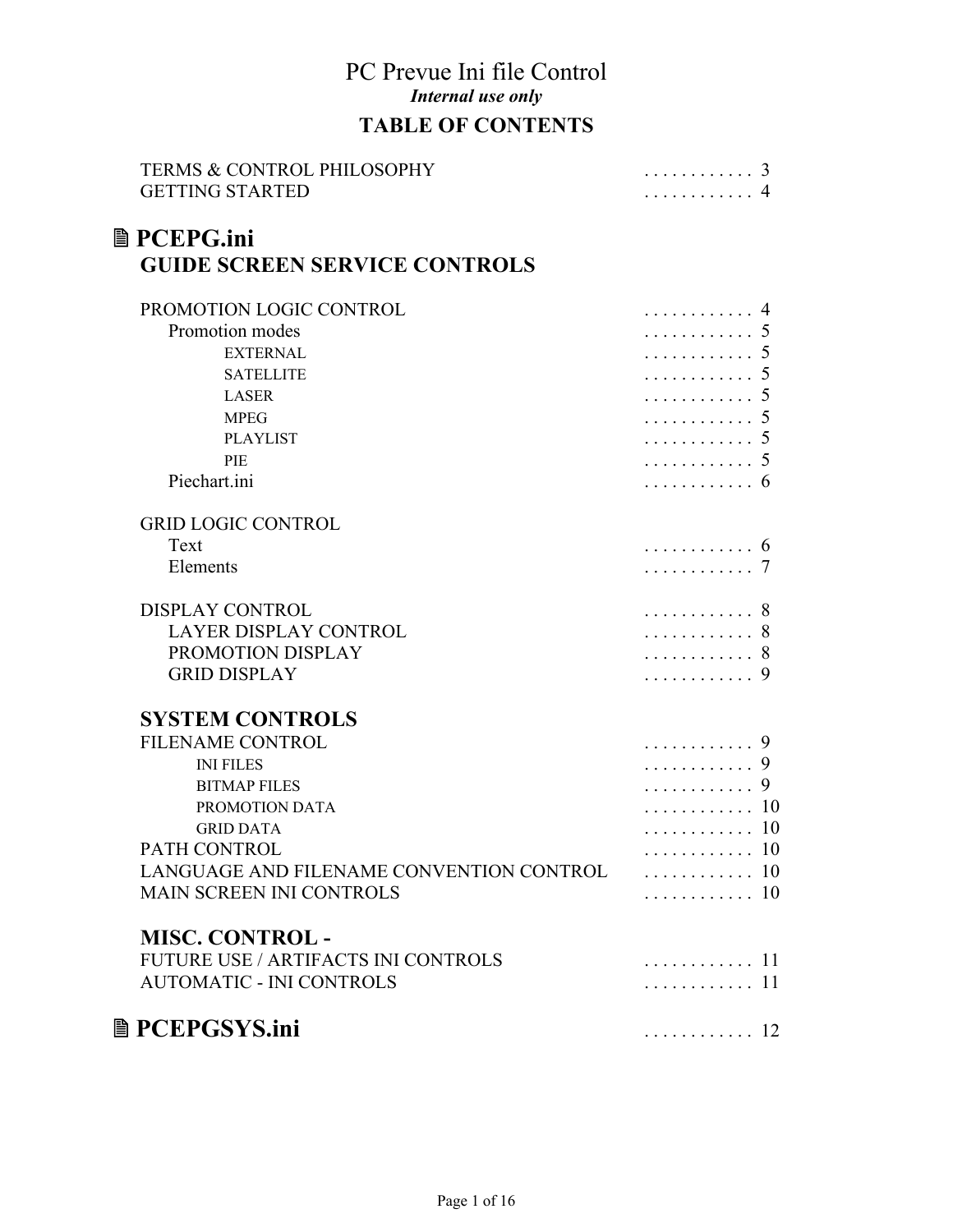| <b>■ COLORS.ini</b>     |      |
|-------------------------|------|
| <b>GENERAL CONTROL</b>  | . 12 |
| <b>SPECIFIC CONTROL</b> | . 13 |
| $\blacksquare$ FONT.ini | . 14 |
| <b>A</b> OTABLE.ini     | . 14 |

# **OTHER GENERAL INFORMATION**

| APPENDIX A: INI FILE FORMATS:                            | . 15 |
|----------------------------------------------------------|------|
| TABLE A - CONVENTION FOR STANDARD DIRECTORY STRUCTURE 15 |      |
| TABLE B PLAYLIST FIELDS                                  | . 16 |
| SAMPLE PLAYLIST.                                         | . 16 |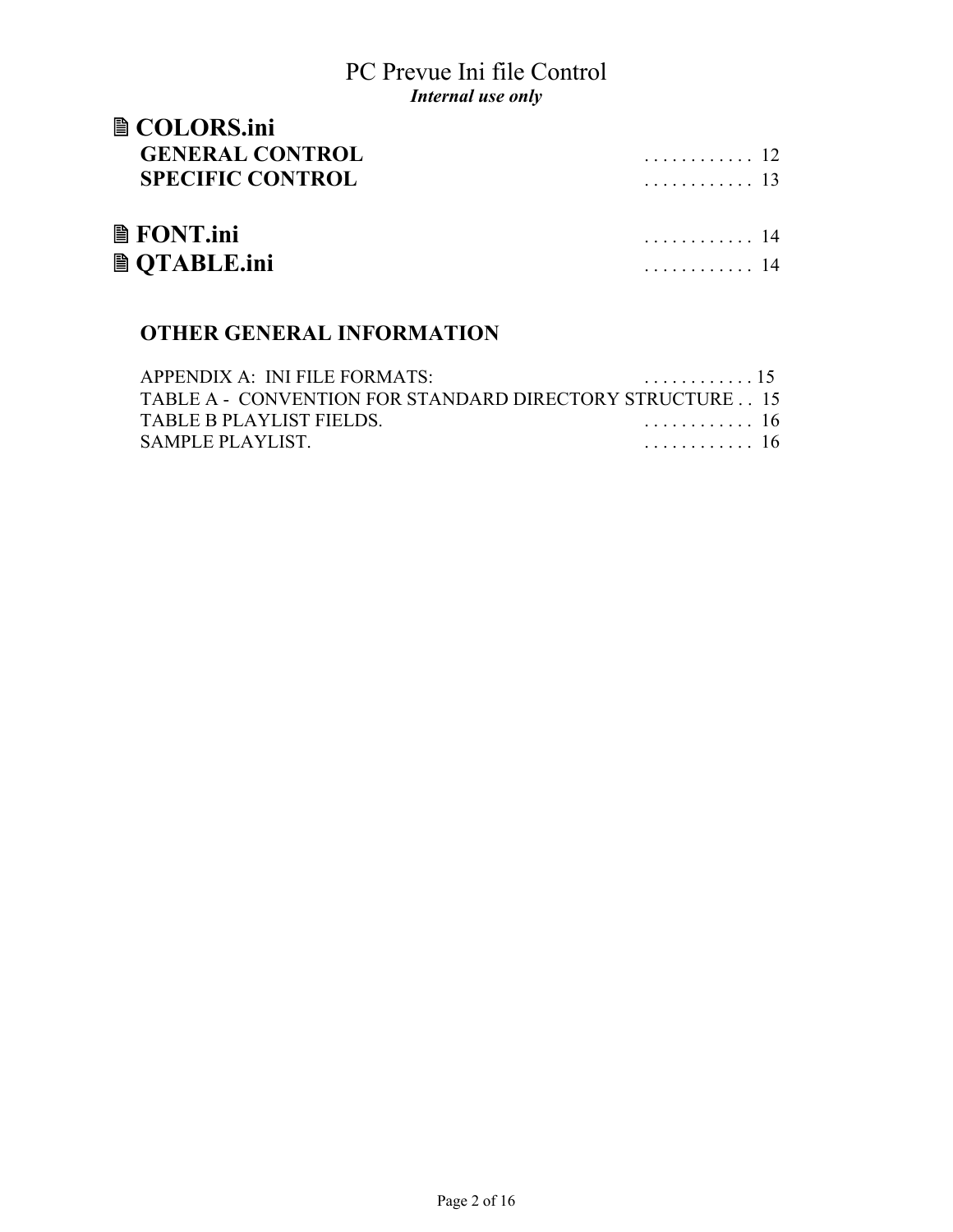| PC Prevue Ini file Control |
|----------------------------|
| Internal use only          |

#### **Terms used in this document:**

**C.G.** - character generator. The remote target machine dedicated to running the Prevue service. The Austin box for example.

**host** - Referring to activities done in Tulsa by Prevue operations.

**Promotion area** - Top half of the screen on Prevue like services.

**Grid area** - Bottom half of the screen on Prevue like services. Sometimes called scroll area.

**Screen elements -** There are overlapping display areas that appear at different times defined for screen control. They are

- *Screen Background*: Promotion Area + Grid area
- *Promo* : Promotion Area
- *Tag Text*: Promotion Area tagging
- *Text Ad*: Promotion Area text ads

Headings - generated by software

• *Time Channel ListTime SBS Heading*

Program Listings - from data

- *List, movie, sport* from program data: Movie / Sports if program attribute set
- *SBS, PPV, Hilite, Alt Hilite*  from CLU data if respective source attribute bit is set.
- *Weather*  from weather data



#### **Philosophy:**

In order to provide Prevue Networks with the fastest response time to customer demand for change, the PC Prevue executable uses a very flexible method of control: A standard Microsoft Windows ini file. Control ini files are

| FileName          | Location               | Function                                 | Comment                            |  |
|-------------------|------------------------|------------------------------------------|------------------------------------|--|
| $\vert$ pcepg.ini |                        | Main service personality control         | windows directory may vary with NT |  |
| $\ $ pcepgsys.ini |                        | Main hardware personality control        | See page 6                         |  |
| color.ini         | specified in pcepg.ini | color define for display elements        | See page x                         |  |
| font.ini          | specified in pcepg.ini | font define for display elements         | See page x                         |  |
| $q$ atable.ini    | specified in pcepg.ini | expanded call letters for the promo area | See page x                         |  |
| $\ $ piechart.ini | specified in pcepg.ini | Piechart define for promotion            | See page 6                         |  |

In general, there are many more features and abilities built into the code and control mechanism than are currently needed or requested by our customers or marketing staff. These features usually represent either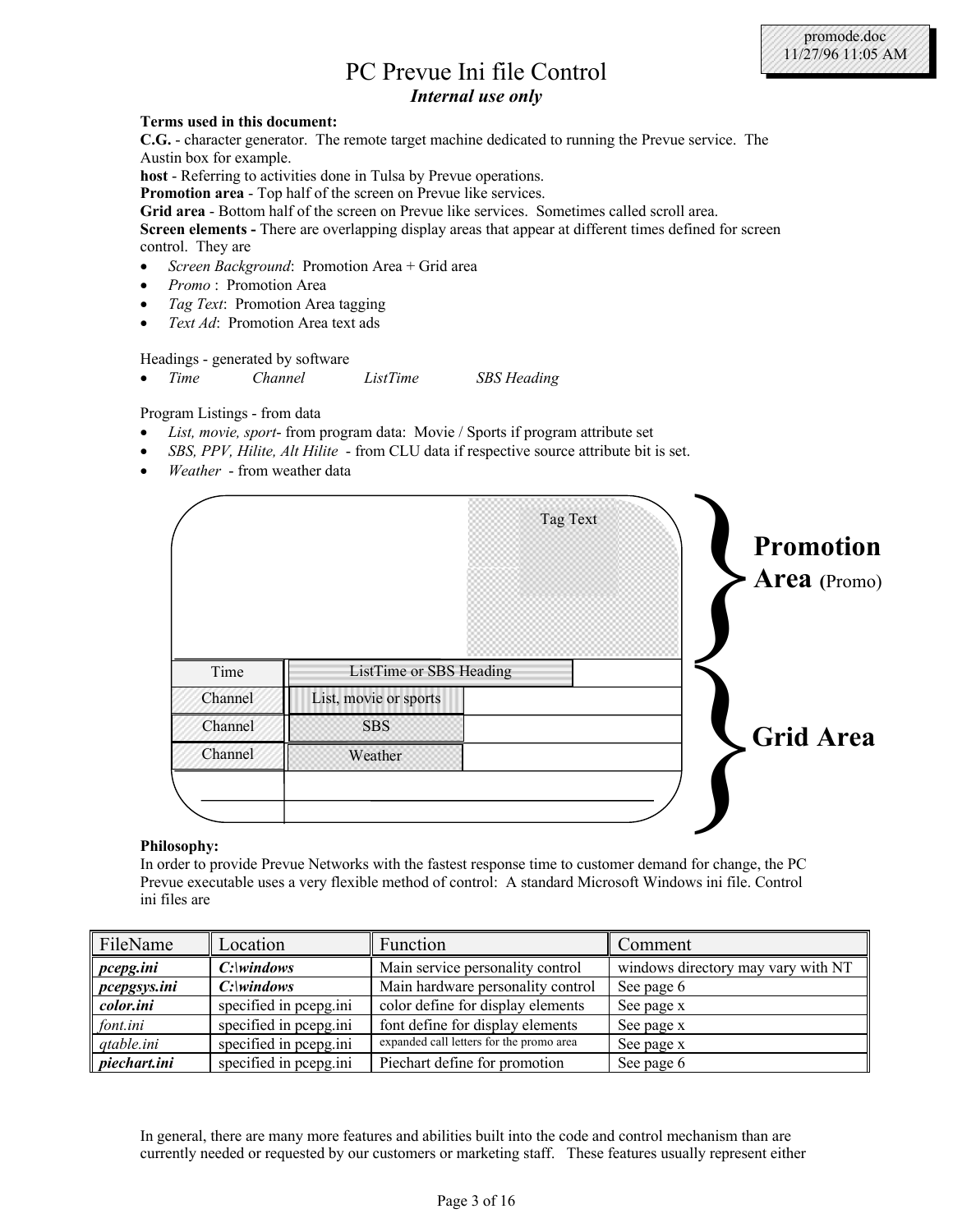past requests or things that were easy to implement. This allows a greater competitive edge when customer requirements require a quick response. The cost of having this quick response capability is a large set of parameters which must be understood. Until there is an effective customer database, host interface and zero disruption update method, most of these feature parameters will be unused or used as defaults unseen by either the customer or the sales / marketing staff. Currently changing and tracking these parameters is totally manual.

#### **GETTING STARTED**

**Ini file formats -** The ini file is a text file that has 4 major elements. Comments, sections, parameters and values. (See Appendix A on page 15 for examples and definitions of elements in MicroSoft ini files.

#### **PCEPG.ini file specifics:**

There are a number of ways to group the parameters and sections. In some cases the sections don't always match the function of the parameter. Each of the tables that follow present a group based upon the functional scope of control. Controls of logical elements (such as channel grid) are grouped differently than groups that control base elements such as pixels or characters. The permitted values column in the tables are operationally useful although in most cases no damage would come of exceeding the range of values..

When the PC Prevue executable is run it spawns 2 tasks in the windows task bar:

- The *guide screen* which is the service that presents program information and generally gets converted to NTCS for use by the end user (our customer's customers)
- The *main screen*  The windows screen that allows interactions, options and data diagnostics for our customers. (See system controls page 9 )

To go from the guide screen to the main screen, push the 'ESC' key. To go from the main window to the guide screen, select the options menu and select 'Show Guide'. The following table shows the controls for the main screen window.

# **PCEPG.INI FILE - GUIDE SCREEN SERVICE CONTROLS**

### **PROMOTION LOGIC CONTROL**

These controls set the promotion 'look and feel' of the top half of our service. These are the types of functions that differentiate one service from another. These definitions control if features are available and how they act. Traditionally, these controls have been 'hard-coded' in the software. The paradigm of the PC is that there are modes that are available at the start of the service.

| Section                | Parameter                | Permitted values                             | Comment                                                          |
|------------------------|--------------------------|----------------------------------------------|------------------------------------------------------------------|
| <b>Brand</b>           | Display Brand            | $1 =$ Show brand<br>$0 =$ do not show brand. | Available at all times except<br>advertisement in pie-chart mode |
|                        |                          |                                              | Currently used only in Prevue Jr.                                |
|                        | Horizontal Position      | Left, Right, Center.                         | There are 9 choices of brand position                            |
|                        | <b>Vertical Position</b> | Top, Bottom, Center                          |                                                                  |
| Time Formats           | Tag Time                 | Standard C format string.                    | Tag time is a logical line when a $\frac{1}{4}$                  |
|                        |                          | Example "%#I:%M %p"                          | screen promotion is built                                        |
| <b>Grid Parameters</b> | <b>Show Tags</b>         | 1 to show tags                               | Must be on for a Prevue like service                             |
|                        |                          | 0 to not show tags.                          |                                                                  |
|                        | Show Next On In Tag      | 66, 99                                       | show the "Next Showing"                                          |
|                        | Promotion Type           | NONE, EXTERNAL, PLAYLIST,                    | see explanation below                                            |
|                        |                          | PIE, LASER, MPEG,                            |                                                                  |
|                        |                          | <b>SATELLITE</b>                             |                                                                  |

### **PROMOTION LOGIC INI CONTROLS**

**Promotion modes: -** There are currently 7 promotion modes

• **NONE** - In this mode the screen background from the background settings are painted into the top portion of the screen. This mode not currently used.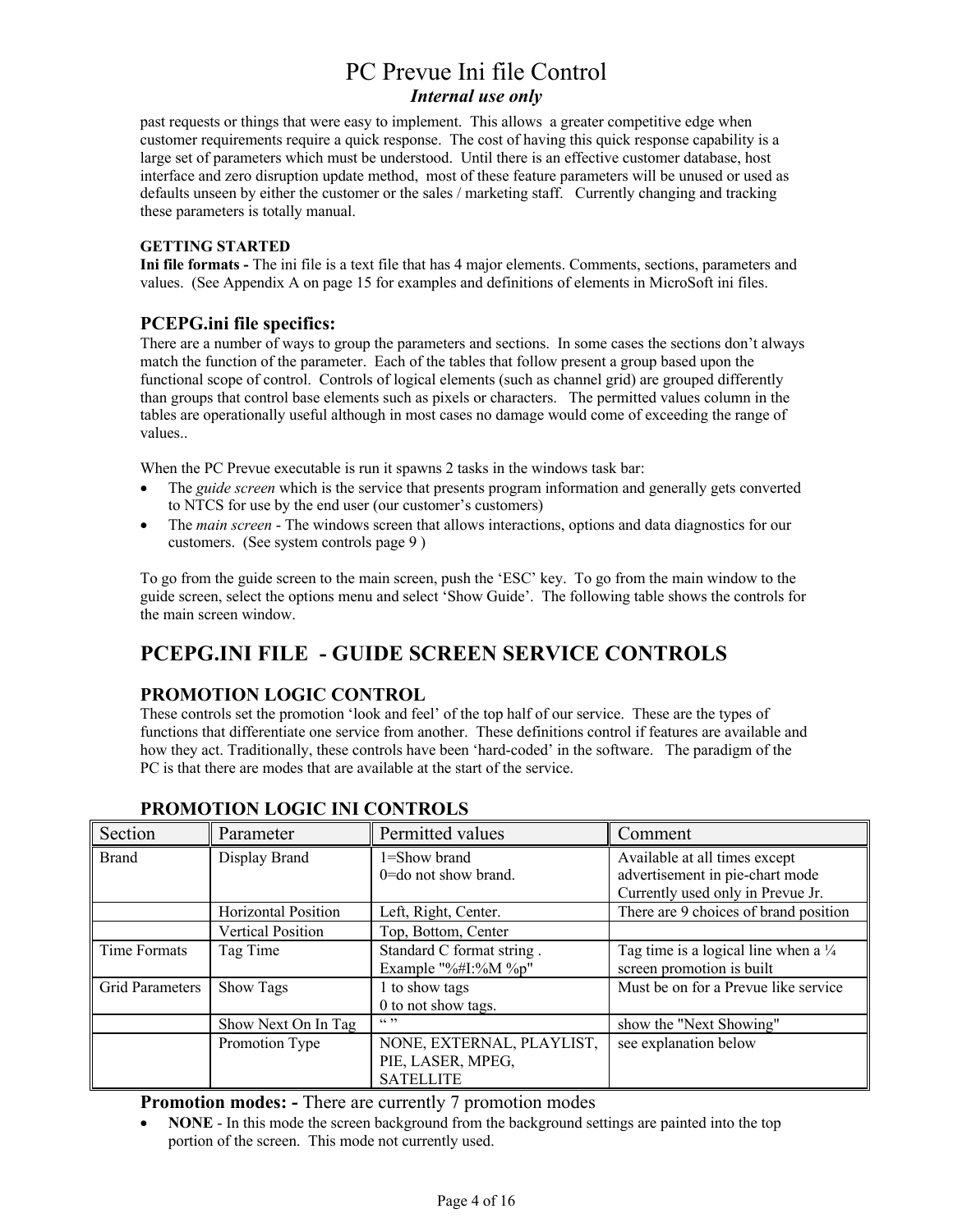- **EXTERNAL** In this mode the top portion of the screen is painted with a color that allows external video to show through. This mode requires external hardware to generate the promotion portion of the screen. This was added to support the PrimeStar functionality.
- **SATELLITE -** In this mode, currently under development for the PC Prevue product, the service looks at the control serial port for standard Prevue 110 baud control data..
- **LASER** This mode requires a Pioneer LaserDisc Player and is currently used by our Latino customers. The service behaves very much like a Prevue Laser and is controlled with standard Prevue Laser types, segs and PFG. The files are pointed to by the following controls: [FilePath] / TypeScriptFile[FilePath] / SegsScriptFile [FilePath] / PFGScriptFile
- **MPEG**  This mode is just like laser only requires no external hardware. Files are used in the disc directory instead of video ID's. This mode is currently under development and used only for testing.
- **PLAYLIST**-- In this mode the top portion of the screen rotates through a play-list and is currently unused. This mode requires NO external hardware. The file pointed to by the [FilePath] / ScriptFile control (playlist.rpt by convention) contains a sequenced list of types that are translated into a sequence of bitmap and text displays. Each element in the list has ten parameters passed as comma separated values that contain duration, bitmap, tagging, audio file and title information. The 10 column fields are defined as follows:

#### **PLAYLIST.RPT**

- 1. Object Type One of the following:
	- PROMO\_RIGHT construct tag from title and source parameters. Search from current time forward and display the channel number and time if found.
	- PROMO LEFT same as right; construct tag from title and source parameters
	- NATL GRAPHIC AD use parameters to point to bitmap file
	- NATL TEXT AD use parameters to point to text ad file
	- LOCAL GRAPHIC AD get bitmap and maintain rotation from [FilePath] / ListOfLocalGraphicsAds (g.ads by convention)
	- LOCAL TEXT AD get ad and maintain rotation from [FilePath] / ListOfLocalTextAds (local.ad by convention)
- 2. Source Constr. wildcards are allowed.
- 3. Video File Name bitmap name
- 4. Video Duration. duration in frames (30 per sec)
- 5. Audio File Name WAV file name from [FilePath] / AudioFiles directory
- 6. Audio Duration. duration in frames (30 per sec)
- 7. Not Used
- 8. Not Used
- 9. Title Constraint literal or title constraint
- 10. Not Used

#### See Table B on page 15 for the more specifics of the playlist file

• **PIE** - In this mode the top portion of the screen constructs promotions search parameters from a pie-chart definition and also uses the playlist. It is currently used in our Canadian products. This mode requires NO external hardware. The logic allows control of hourly pies within a 24 hour period with segments within the pie having control with 1 minute resolution. The control is from 2 files. Piechart. in defines the pies and segments within the pies and the ad ratio file is an integer. The logic allows the Piechart.ini file to build  $\&$  display a number of promotions (by searching the program data with the search parameters for that segment) specified by the ad-ratio integer, then go into playlist mode (which is usually set to a LOCAL\_GRAPHIC\_AD object which points to g.ads.). For example, if the ad-ratio is set to 3, the 3 promotions from the current segment are displayed then the playlist logic is called. The pie-chart mode has two separate wallpapers that can be used. The default and the advertisement. The advertisement wallpaper is used when the mode is running from the playlist. (See Wallpaper in Display control page 8)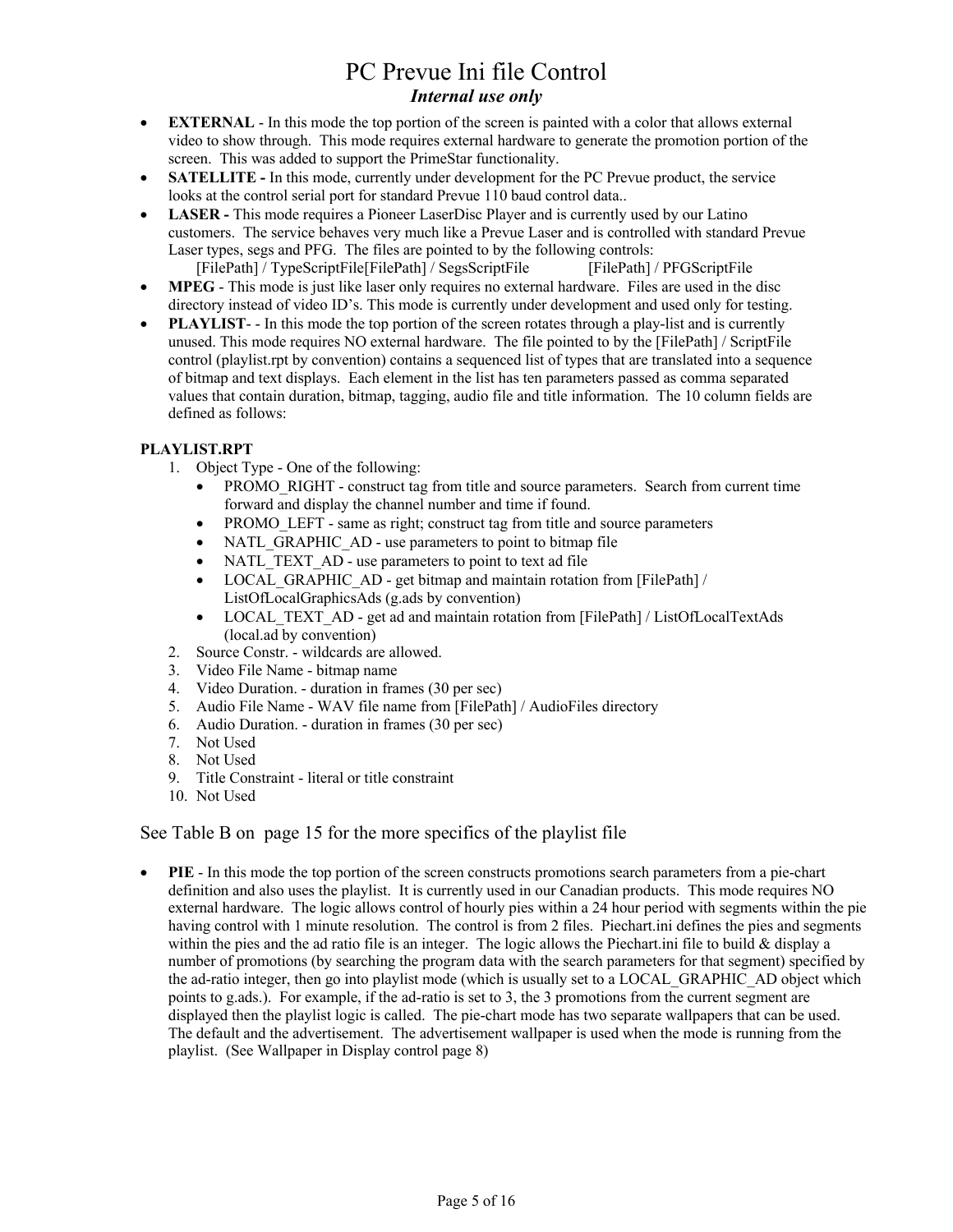#### **PIECHART.INI**

The file pointed to by the [FilePath] / PieChartINI (piechart.ini by convention) defines the sequence by means of 3 sections of the ini file:

**[Pie Tagging]** / Number of Charts value defines how many pie charts there are in a 24 hour period. **[Pie Chart x]** defines the Number of Segments in chart x and when the chart starts and stops (to minute resolution within every 24 hour period) and chart default parameters that will be used if they parameters are not defined in their respective segments.

**[Pie x Segment y]** - where x is the chart, y is the segment. This section of the ini file defines the individual pie segments. Parameters include

- **Starting Time / Ending Time -** in minute offset from the top of the hour
- **Wallpaper** Background bitmaps
- **Label**  bitmaps which are like a branding graphic
- **Start Search / End Search A** search range (currently in local timeslots 1-48:  $1 = 5$ am local time)
	- If the start integer is positive the numbers are absolute
	- If the start integer is negative, start number is the positive relative offset of current time and the end search is the relative offset of the start timeslot),
- **Source -** The sources allowed to promote in this segment. Choices are ALL or source group by attribute (PPV, HILITE etc)
- **Filter -** a title filter which limits the titles promoted to their title attribute. Choices are NONE / SPORTS / MOVIES

సౌత

### **GRID LOGIC CONTROL**

These controls set the promotion 'look and feel' of the bottom half of our service. These definitions control features availability and function.

| Section                | Parameter              | Permitted values                                      | Comment                               |
|------------------------|------------------------|-------------------------------------------------------|---------------------------------------|
| Time Formats           | Clock Time             | Standard C time format string.<br>Example "%#I:%M:%S" | Clock box                             |
|                        | Grid Full Hour Time    | 66, 99                                                | Top of hour time header               |
|                        | Grid Half Hour Time    | 66, 99                                                | Half hour time header                 |
|                        | Parenthetical Time     | 66, 99                                                | Parenthetical time in program listing |
| Program Listing        | Title On Separate Line | 1 to use                                              | Determines which parts of a program   |
| Elements               |                        | 0 to not use                                          | listing are displayed in the grid box |
|                        | Parenthetical Time     | 66, 99                                                |                                       |
|                        | Captioning             | 66, 99                                                |                                       |
|                        | Actors                 | 66, 99                                                |                                       |
|                        | <b>Synopsis</b>        | 66, 99                                                |                                       |
|                        | Rating                 | 66, 99                                                |                                       |
|                        | Audio Type             | 66, 99                                                |                                       |
| <b>Grid Parameters</b> | <b>Upper Case Only</b> | 66, 99                                                |                                       |
|                        | Maximum Arrows         | $0 - 8$                                               |                                       |
|                        | Left Arrow Char        | Char has to match left arrow char                     |                                       |
|                        |                        | in 'arrow font                                        |                                       |
|                        | Right Arrow Char       | 6699                                                  |                                       |
|                        | Arrow Type             | interior / exterior                                   |                                       |

### **GRID LOGIC INI CONTROLS -** Text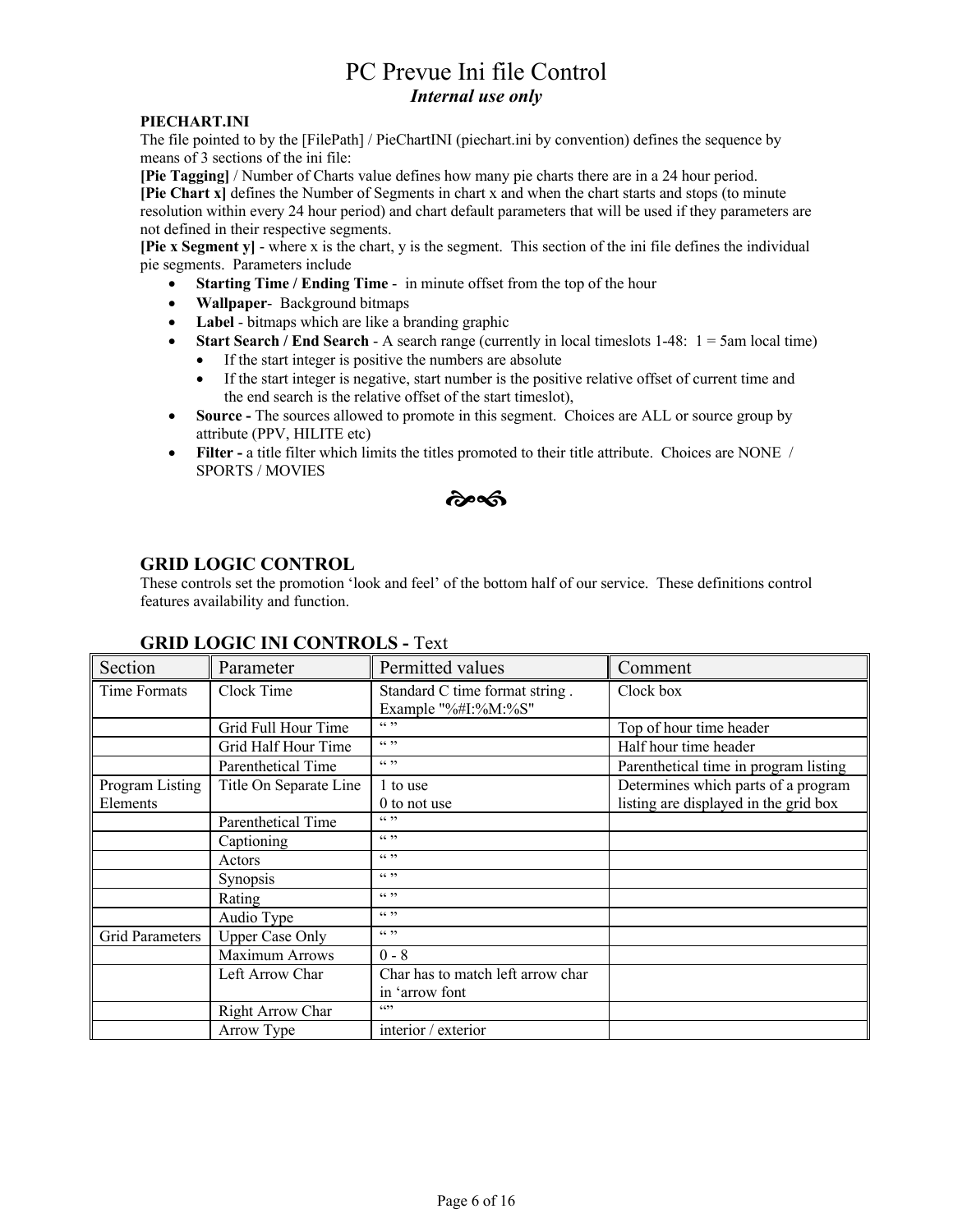# **GRID LOGIC INI CONTROLS -** Elements

| Section                | Parameter                    | Permitted values                        | Comment                                   |
|------------------------|------------------------------|-----------------------------------------|-------------------------------------------|
| Grid Box               | Standard                     | $1 - 9$                                 | Height in text lines of grid boxes        |
| Heights                |                              |                                         | according to source                       |
|                        | <b>PPV</b>                   | $1 - 9$                                 |                                           |
|                        | Hilite                       | $1 - 9$                                 |                                           |
|                        | AltHilite                    | $1 - 9$                                 |                                           |
|                        | Expand Wide Grid             | 1 to use                                | vertical variability - vary the height of |
|                        | <b>Boxes</b>                 | 0 to not use                            | full width grid boxes to hold the entire  |
|                        |                              |                                         | program listing                           |
| <b>Grid Parameters</b> | Channel Box Width            | $0 - 40$ default = 10                   | Width of the channel box in character     |
|                        |                              |                                         | capacity                                  |
|                        | Sidebar                      | $0 = no \, sidebar$                     | Presence indicator for a                  |
|                        |                              | 1 or higher $=$ width of the sidebar    | date/time/system tag sidebar to the left  |
|                        |                              |                                         | of the program listing.                   |
|                        | <b>Static Grid Box Width</b> | 0=Fixed width time slot grid boxes      | $1 =$ Width determined by parenthetical   |
|                        |                              | $1 =$ varible.                          | time                                      |
|                        | <b>Clock Position</b>        | Brand / Grid                            |                                           |
|                        | <b>Sports Program</b>        | $NONE = do not highlight this type$     | Program / Source attribute flags          |
|                        | Movie Program                | of program or channel.                  | indicate what kind of highlighting to     |
|                        | Alt Highlight Program        | <b>PROGRAM</b> = highlight only the     | do for each type of program and           |
|                        | Highlight Channel            | grid boxes which the program is in.     | channel.                                  |
|                        | Alt Highlight Channel        | <b>CHANNEL</b> = highlight all the grid |                                           |
|                        | PPV Channel                  | boxes for a channel.                    |                                           |
|                        |                              | <b>CHANNEL BOX</b> = highlight the      |                                           |
|                        |                              | call letter box for a channel.          |                                           |
|                        | Number Of TimeSlots          | 1 - 9; default = 3                      | Number of cells across for listings       |
|                        | Show Guide Logo              | 1 to use                                | Control of logo that shows at end of      |
|                        |                              | 0 to not use                            | grid rotation                             |

 $\hat{\mathbf{c}}$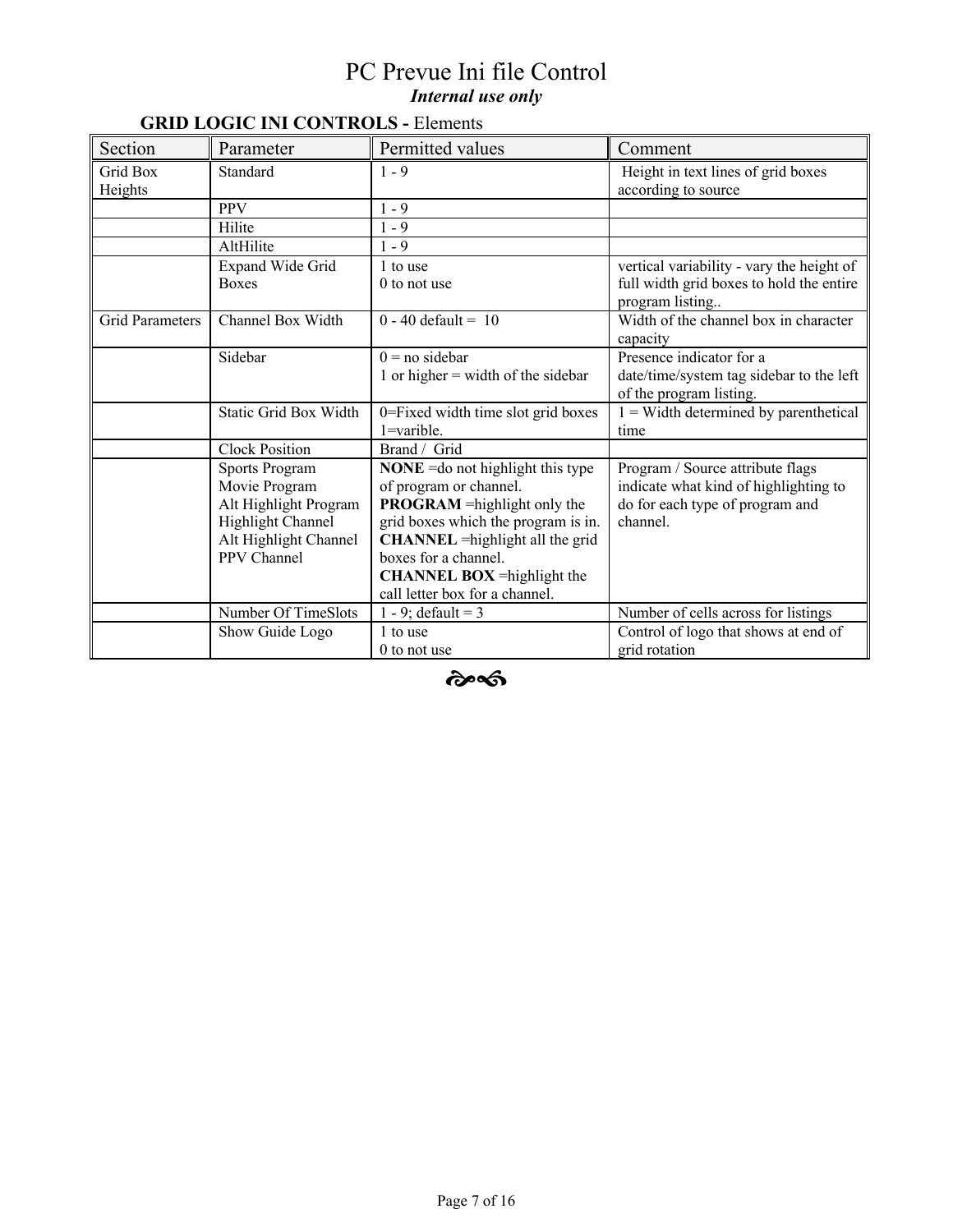## **DISPLAY CONTROL - Pixel level LAYER DISPLAY INI CONTROLS (TOP AND BOTTOM)**

The PC uses a layered approach to specify control of painting the screen. There are two special controls that can be used anywhere on screen.

| Section                | Parameter         | Permitted values                                                              | Comment                                                                   |
|------------------------|-------------------|-------------------------------------------------------------------------------|---------------------------------------------------------------------------|
| Wallpaper              | Paper Type        | BITMAP, GRADIENT, SOLID                                                       | Used by different display elements                                        |
|                        | Default Wallpaper | valid path / filename                                                         | <b>BMP</b> file                                                           |
|                        | Advertisement     | valid path / filename                                                         | BMP file only used in piechart mode                                       |
| Background<br>Settings | Screen Background | gradient, solid color, wallpaper<br>3d gradient, 3d solid color, 3d wallpaper | wall paper lets the background show<br>through. 3d puts the 3d border on. |

(See color.ini on page 12 for a full discussion of the background settings modes)

Wallpaper is like having a roll of wallpaper that you can paste in any desired area of the screen. It is the only way of getting a bitmap image behind c.g. text. The [Background Settings] *screen background* control is the bottom layer of both screens. If the layer on top of background is not available then the background is shown. For example, the promotion area has at least 3 [Background Settings] layers: *screen background* is lower than *promo* which is lower than *Tag Text*. The screen is guaranteed to be covered by at least one layer.

| Section                | Parameter               | Permitted values                          | Comment                                |
|------------------------|-------------------------|-------------------------------------------|----------------------------------------|
| <b>Grid Parameters</b> | Promotion Text          | $0 - 250$                                 | Adjusts where the text will appear in  |
|                        | Margin left             | (offset of maximum to center)             | the promotion area                     |
|                        | Promotion Text          | 6522                                      |                                        |
|                        | Margin right            |                                           |                                        |
|                        | <b>Promotion Text</b>   | 6699                                      |                                        |
|                        | Margin top              |                                           |                                        |
|                        | Promotion Text          | 6699                                      |                                        |
|                        | Margin bottom           |                                           |                                        |
|                        | Promotion Margin left   | 6699                                      | Adjusts the size of the promotion area |
|                        | Promotion Margin right  | 6699                                      |                                        |
|                        | Promotion Margin top    | 6699                                      |                                        |
|                        | Promotion Margin bottom | 6699                                      |                                        |
|                        | Prog list adjust top    | $top = 0$<br>$0 - 400$                    | Sets the line where the grid and the   |
|                        |                         | normal NTSC = $244$                       | promotions start (absolute pixels)     |
|                        | Promotion Center        | normal NTSC = $-10$                       | To adjust the center of the promotion. |
|                        | Adjustment              |                                           | + to go right, - to go left.           |
|                        | Promotion Tag           | normal NTSC = $2$                         | The amount to overlap the promotion    |
|                        | Overlap                 |                                           | windows over the tag windows.          |
| Background             | Promo                   | gradient, solid color, wallpaper          | Promotion area                         |
| Settings               |                         | 3d gradient, 3d solid color, 3d wallpaper |                                        |
|                        | Tag Text                | 6699                                      | Higher painting priority than Promo    |
|                        | Text Ad                 | 6699                                      |                                        |

## **PROMOTION DISPLAY INI CONTROLS (TOP HALF)**

సౌత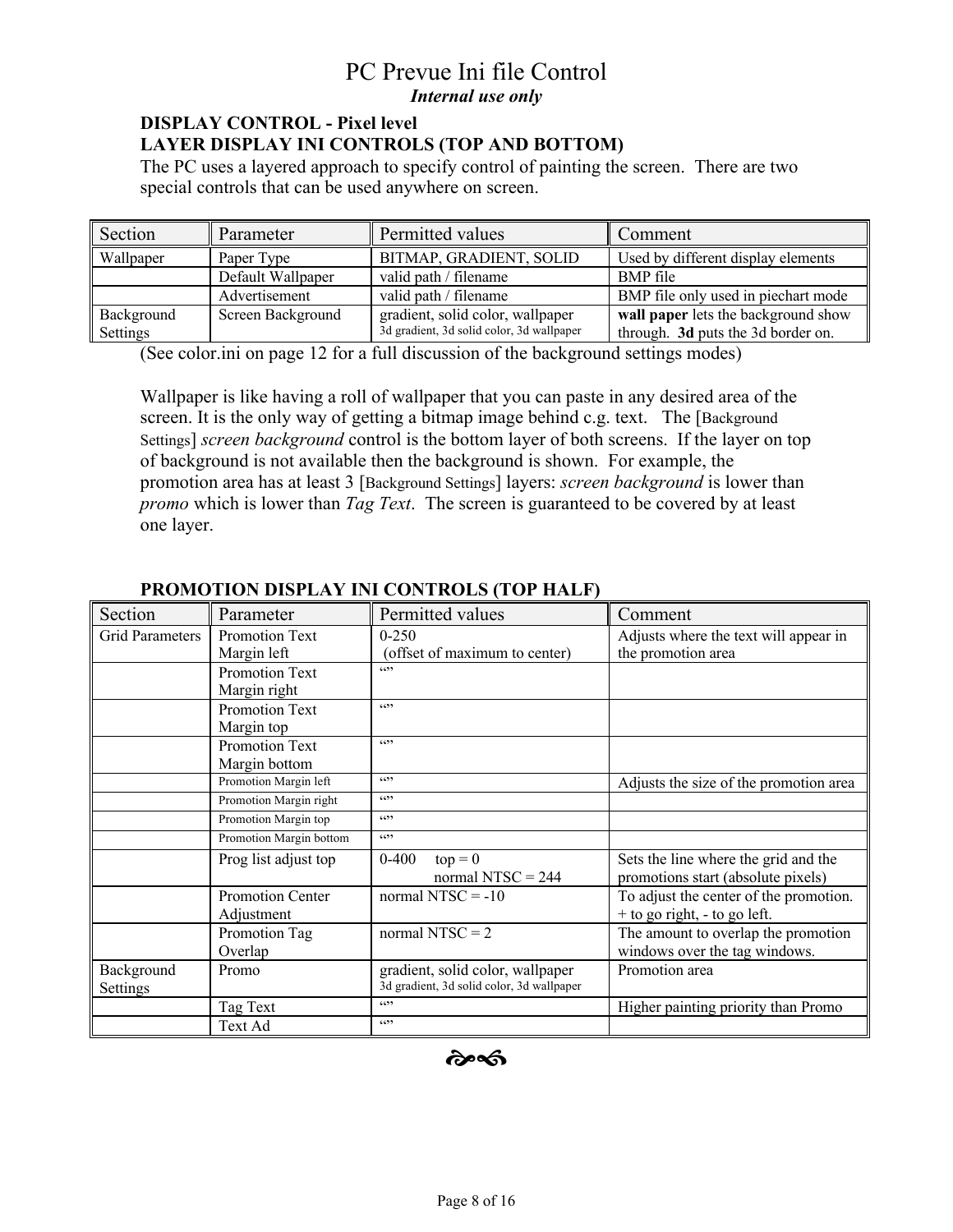# **GRID DISPLAY INI CONTROLS (BOTTOM HALF)**

| Section                | Parameter                       | Permitted values                                                              | Comment                                                                   |
|------------------------|---------------------------------|-------------------------------------------------------------------------------|---------------------------------------------------------------------------|
| Grid Parameters        | Grid Text Margin left           | Positive offset from edge                                                     | Adjusts where in the grid the text<br>begins and ends. Edge cells only    |
|                        | Grid Text Margin right          | 6522                                                                          |                                                                           |
|                        | Inside rectangle text<br>offset | $0 - 20$ normal = 3                                                           | pixel offset                                                              |
|                        | Three D rectangle<br>edge width | $0 - 20$ normal = 5                                                           |                                                                           |
|                        | Screen Margin left              | (pixel offset of maximum to<br>center)                                        | Adjusts the size of the total grid                                        |
|                        | Screen Margin right             | 6599                                                                          |                                                                           |
|                        | Screen Margin top               | 6522                                                                          |                                                                           |
|                        | Screen Margin bottom            | 6522                                                                          |                                                                           |
| Background<br>Settings | Channel                         | gradient, solid color, wallpaper<br>3d gradient, 3d solid color, 3d wallpaper | wall paper lets the background show<br>through. 3d puts the 3d border on. |
|                        | List                            |                                                                               |                                                                           |
|                        | List Time                       | 6699                                                                          |                                                                           |
|                        | Movie                           | 6699                                                                          |                                                                           |
|                        | SBS Heading                     | 6699                                                                          |                                                                           |
|                        | <b>SBS</b>                      | 6699                                                                          |                                                                           |
|                        | <b>Sports</b>                   | 6699                                                                          |                                                                           |
|                        | Time                            | 6522                                                                          |                                                                           |
|                        | Weather                         | 6699                                                                          |                                                                           |

 $\hat{\boldsymbol{\alpha}}$ 

# **PCEPG.INI FILE - SYSTEM CONTROLS FILE CONTROL - Ini's**

| Section   | Parameter   | Permitted values            | Comment      |
|-----------|-------------|-----------------------------|--------------|
| FilePaths | ColorsINI   | valid path $\setminus$ file | colors.ini   |
|           | FontsINI    | 66                          | fonts.ini    |
|           | PieChartINI | 66                          | piechart.ini |
|           | OTableINI   | 66                          | atable.ini   |

### **FILE CONTROL - BITMAP**

| FilePaths       | <b>Brand</b>    | valid path $\setminus$ file | bitmap used in promo area    |
|-----------------|-----------------|-----------------------------|------------------------------|
|                 | Default Graphic | 66                          | bitmap used in promo area    |
|                 | GuideLogo       | 66                          | bitmap used in grid area     |
|                 | WeatherBitmap   | 66                          | Bitmap used in grid area     |
|                 | SplashFile      | 66                          | Bitmap used at service start |
| Grid Parameters | Service Logo    | 66                          | Bitmap used by the side bar  |

#### **FILE CONTROL - Grid data**

| FilePaths | <b>BottomLine</b>           | valid path \ file | bottline.dat |
|-----------|-----------------------------|-------------------|--------------|
|           | ConfigData                  | 66                | config.dat   |
|           | DownloadClockFileUpdatePath | 66                | clock.dat    |
|           | DownloadDataFileUpdatePath  | 66                | download.dat |
|           | WeatherData                 | 66                | weather.dat  |
|           | WeatherID                   | 66                | weather.id   |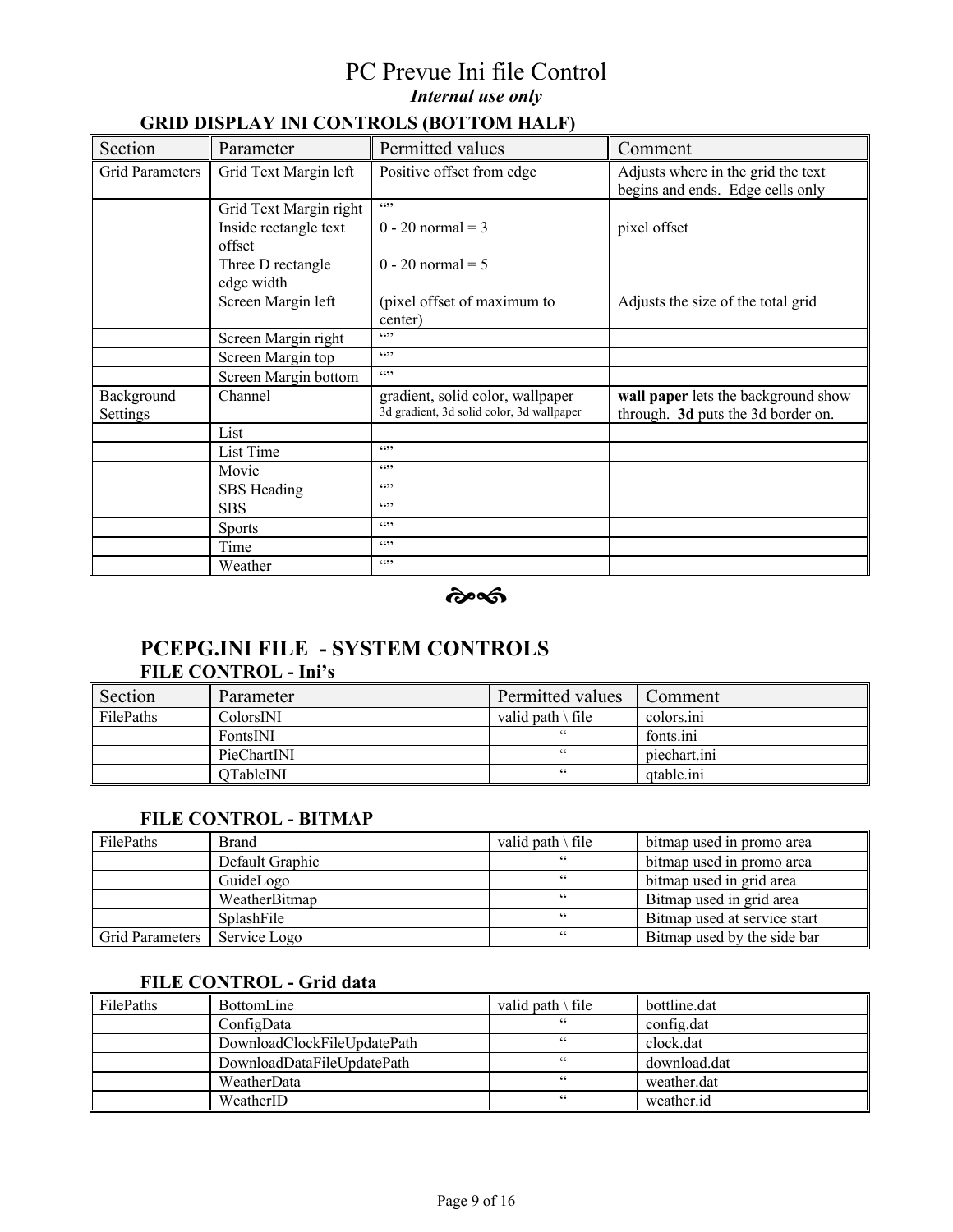# **FILE CONTROL - Promotion data**

| Section   | Parameter              | Permitted values            | Comment                 |
|-----------|------------------------|-----------------------------|-------------------------|
| FilePaths | AdRatioData            | valid path $\setminus$ file | location of adratio.dat |
|           | ListOfLocalGraphicsAds | 66                          | g.ads                   |
|           | ListOfLocalTextAds     | 66                          | local.ads               |
|           | LogoList               | $\subseteq$ $\subseteq$     | logolist.dat            |
|           | NewLookConfigData      | $\subseteq$ $\subseteq$     | nlconfig.dat            |
|           | PFGScriptFile          | $\subseteq$ $\subseteq$     | L PFG                   |
|           | ScriptFile             | $\subseteq$ $\subseteq$     | playlist.rpt            |
|           | SegsScriptFile         | $\subseteq$ $\subseteq$     | L SEGS                  |
|           | TypeScriptFile         | 66                          | L TYPES                 |

#### **FILE CONTROL - Misc**

| $\mathbf{r}$<br>File.<br>Paths | <b>Palette</b><br>ustom.             | $\sim$<br>file<br>valiu .<br>path  | custom.pal                        |
|--------------------------------|--------------------------------------|------------------------------------|-----------------------------------|
|                                | $\cdot$ $\cdot$<br>iranhic<br>⊥ditor | $\sim$<br>valia.<br>tile<br>. patr | 1.exe<br>pbrush<br>location<br>O. |

### **PATH CONTROL**

| FilePaths | AudioFiles         | path only | where service looks for .wav files |
|-----------|--------------------|-----------|------------------------------------|
|           | ChannelLineup      | path only | where service stores CLUxx.dat     |
|           | LocalTextAds       | path only | where service looks for txt ads    |
|           | LocalGraphicsAds   | path only | where service looks for            |
|           | LogoListFilePath   | path only | where service looks for            |
|           | ProgramInformation | path only | where service stores PIRxx.dat     |
|           | StationLogos       | path only | where service looks for            |
|           | Title              | path only | Store topline.dat (in development) |
|           | UpdateDrive        | path only | From Floppy update keystroke       |
|           | UpdatePath         | path only | From network / modem               |
|           | VideoFiles         | path only | where service looks for            |
|           | WeatherIcons       | path only | where service looks for            |

See Table A for the conventional standard directory structure page 15

# **LANGUAGE AND FILENAME CONVENTION CONTROL**

| Language  | Language                  | English          | Any language specified here except<br>English must have a string resource DLL |
|-----------|---------------------------|------------------|-------------------------------------------------------------------------------|
| FilePaths | <b>DDScriptFilePrefix</b> | 2 character text | DD                                                                            |
|           | <b>SOScriptFilePrefix</b> | ! character text | SС                                                                            |

### **MAIN SCREEN INI CONTROLS**

| Section      | Parameter            | Permitted values               | Comment                       |
|--------------|----------------------|--------------------------------|-------------------------------|
| Menu Options | Main Menu            | Disable Color and Font Options | Default                       |
|              | Main Menu            | All Options Enabled            | internal use                  |
| MainScreen   | Screen Margin left   | $0 - 300$                      | Offset from maximum to center |
|              | Screen Margin right  | $0 - 300$                      | 66                            |
|              | Screen Margin top    | $0 - 300$                      | 66                            |
|              | Screen Margin bottom | $0 - 300$                      | 66                            |

 $\hat{\mathbf{c}}$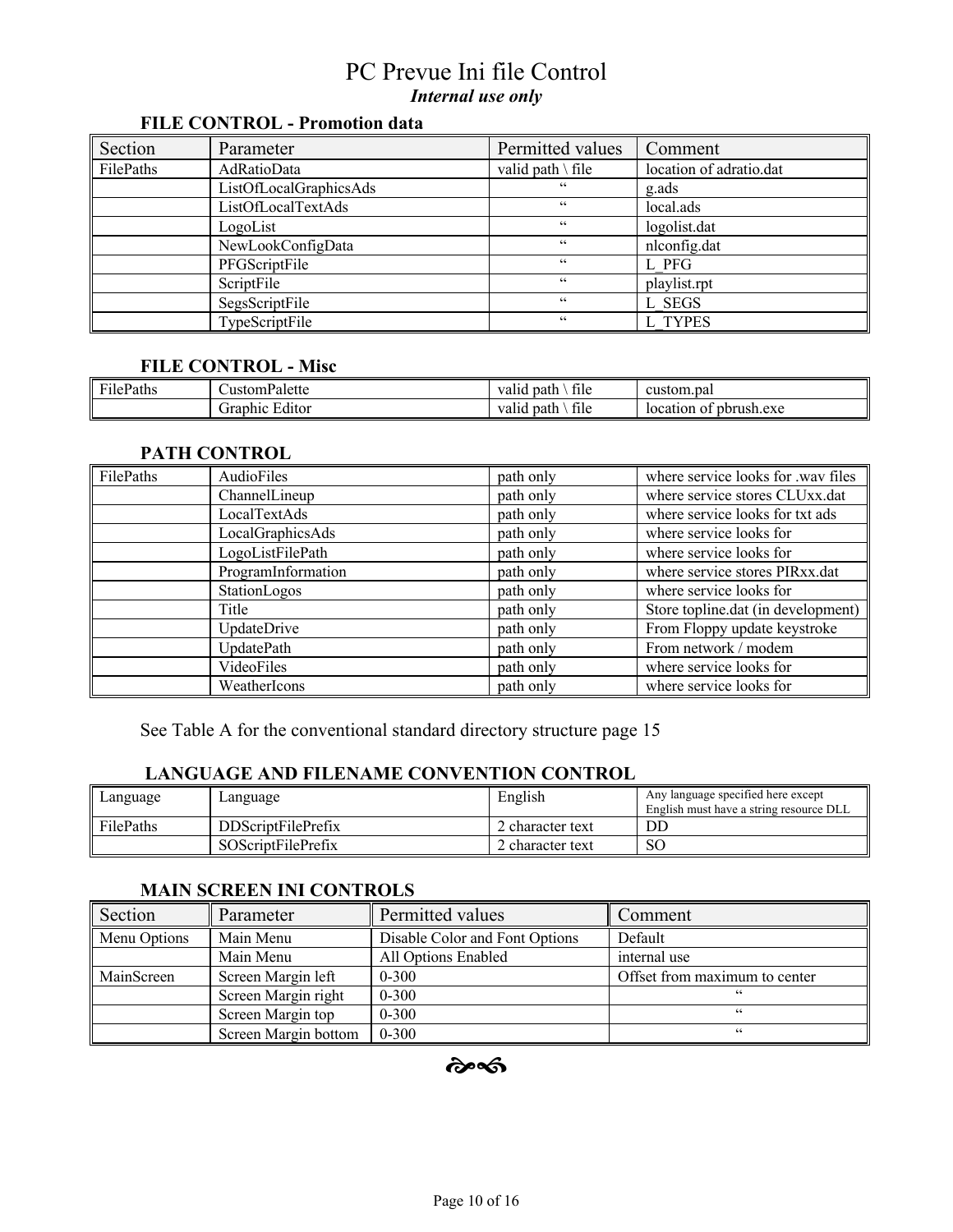### **MISC. CONTROL -**

## **FUTURE USE / ARTIFACTS INI CONTROLS**

These controls have no effect on the service and can be deleted if encountered!

| Section                | Parameter               | Permitted values                                      | Comment                                                          |
|------------------------|-------------------------|-------------------------------------------------------|------------------------------------------------------------------|
| CGType                 |                         | PCEPGJR, PCEPGSR, ENCORE                              | unused                                                           |
|                        | Player Service Type     | LG=Laser Guide                                        | unused                                                           |
| DefaultView            | DefaultView             | "Grid", "NonGrid", "Encore",<br>"Preview", "EPG Plus" | unused                                                           |
| Oldwindows             |                         |                                                       |                                                                  |
| <b>Grid Parameters</b> | Extra character spacing |                                                       | spacing between each font character                              |
|                        | Grid Text Margin top    | $normal = 20$                                         | Adjusts where the text starts in the<br>grid for error messages. |
|                        | Grid Text Margin bottom |                                                       |                                                                  |
| Background<br>Settings | <b>Bottom Line</b>      | 6522                                                  | Not currently used                                               |
|                        | Top Line                |                                                       |                                                                  |
|                        |                         |                                                       |                                                                  |
|                        |                         |                                                       |                                                                  |
|                        |                         |                                                       |                                                                  |

 $\hat{\alpha}$ 

### **AUTOMATIC - INI CONTROLS**

These controls are automatically inserted into the ini file as a result of user interaction or data received by the service. They do not have to be tracked or manipulated by the ini file.

| Section          | Parameter           | Permitted values                 | Comment                                 |
|------------------|---------------------|----------------------------------|-----------------------------------------|
| Text Ad Colors   | $0 - F$ (hex)       | r,g,b where color values 0 - 255 | palette for text ads                    |
| TimeZone         | CG DST Begin Year   | 1996 - 2099                      | When does the c.g. go into DST? G2      |
|                  | CG DST Begin Day    | $001 - 365$                      |                                         |
|                  | CG DST Begin Time   | $00:00 - 23:59$                  |                                         |
|                  | CG DST End Year     | 1996 - 2099                      |                                         |
|                  | CG DST End Day      | $001 - 365$                      |                                         |
|                  | CG DST End Time     | $00:00 - 23:59$                  |                                         |
|                  | Data DST Begin Year | 1996 - 2099                      | When does the host data go into DST? G3 |
|                  | Data DST Begin Day  | $001 - 365$                      |                                         |
|                  | Data DST Begin Time | $00:00 - 23:59$                  |                                         |
|                  | Data DST End Year   | 1996 - 2099                      |                                         |
|                  | Data DST End Day    | $001 - 365$                      |                                         |
|                  | Data DST End Time   | $00:00 - 23:59$                  |                                         |
| Recent File List | File1 - Filex       | valid path / filename            | log files                               |

# $\hat{\boldsymbol{\alpha}}$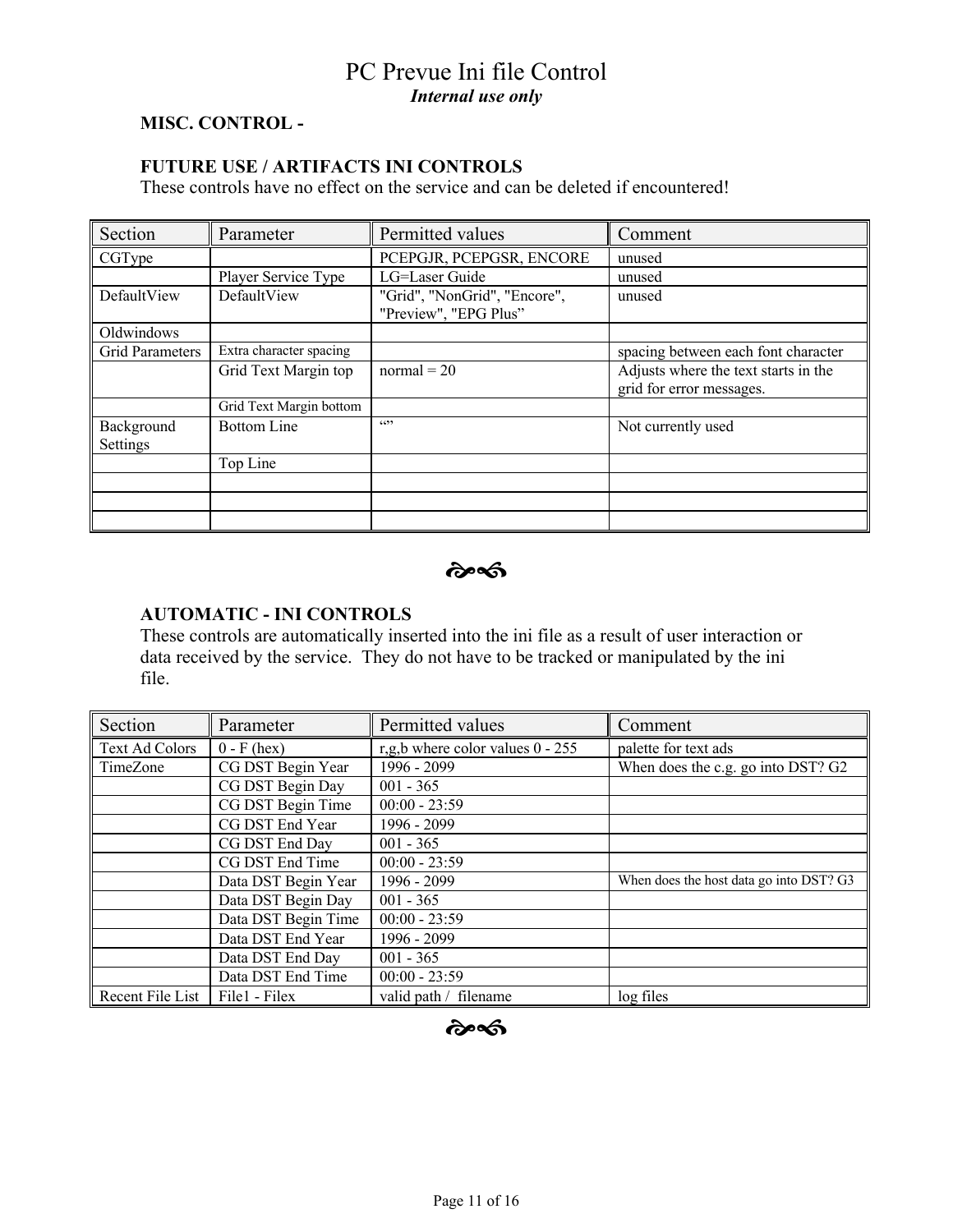### **PCEPGSYS.ini file specifics:**

This file defines the hardware personality of the service. Parameters include:

| Section                                                   | Parameter   | Permitted values              | Comment                                                                                     |
|-----------------------------------------------------------|-------------|-------------------------------|---------------------------------------------------------------------------------------------|
| SelectCode                                                | SelectCode  | <b>ASCII</b> string           |                                                                                             |
| BaseBand<br>Laser Disc<br>Video Insertion<br>Control Data |             |                               | Each of the 4 sections use the<br>following 4 parameters to control their<br>comm hardware. |
|                                                           | Mode        | standard DOS comm mode string | Mode= $2400,n,8,1$                                                                          |
|                                                           | Handshaking | None, Hardware, Software      | satelite, pionneer, xon-xoff                                                                |
|                                                           | CommPort    | 1-8                           |                                                                                             |
|                                                           | MaxLines    | $default = 100$               | Number of lines displayed in status window                                                  |

෬෬෯

### **COLOR.INI file - General:**

This file defines display element color. For each of the screen elements with color control, the following controls are available. A grid cell for any of the screen elements is a rectangular element composed of 3 regions.

- Grid Face region (same as the gradient region)
- Grid Highlight region
- Grid Shadow region





**Grid Shadow**

The color of all of the pixels within this cell are determined by 3 sets of controls. Background mode settings, Grid color settings and Font color settings. They are discussed below.

**Background settings** - see display controls page 8. These settings set the mode of color control used within the cell in the following manner.

| Mode           | Comment                                                                                                                                   |
|----------------|-------------------------------------------------------------------------------------------------------------------------------------------|
| solid color    | The color of the entire cell is determined by the Grid Face control                                                                       |
| 3D solid color | Same as solid color above except Grid Highlight and Grid Shadow<br>controls are used to outline the inner edge of the cell for a 3D look. |
| gradient       | The color of the entire cell is a top down gradient of the Grid Face color<br>and the Grid Gradient color                                 |
| 3D gradient    | Same as gradient above except Grid Highlight and Grid Shadow controls<br>are used to outline the inner edge of the cell for a 3D look.    |
| wallpaper      | The color is determined by the <i>wallpaper</i> controls. Options are SOLID,<br><b>GRADIENT</b> or BITMAP.                                |
| 3D Wallpaper   | Same as wallpaper above except Grid Highlight and Grid Shadow<br>controls are used to outline the inner edge of the cell for a 3D look.   |

**Grid color settings** - Color.ini. has four color controls for each of the screen elements.

• Grid Face • Grid Gradient • Grid Highlight • Grid Shadow

**Font color settings** - There are 3 colors controls that affect the color of the text in each grid element.

- Font Color The color of the Text
- Outline Color The color of the outline of the font
- Shadow Color The color shadow

Note that some elements don't have the full set of controls. See font.ini for more details.

෬෬෯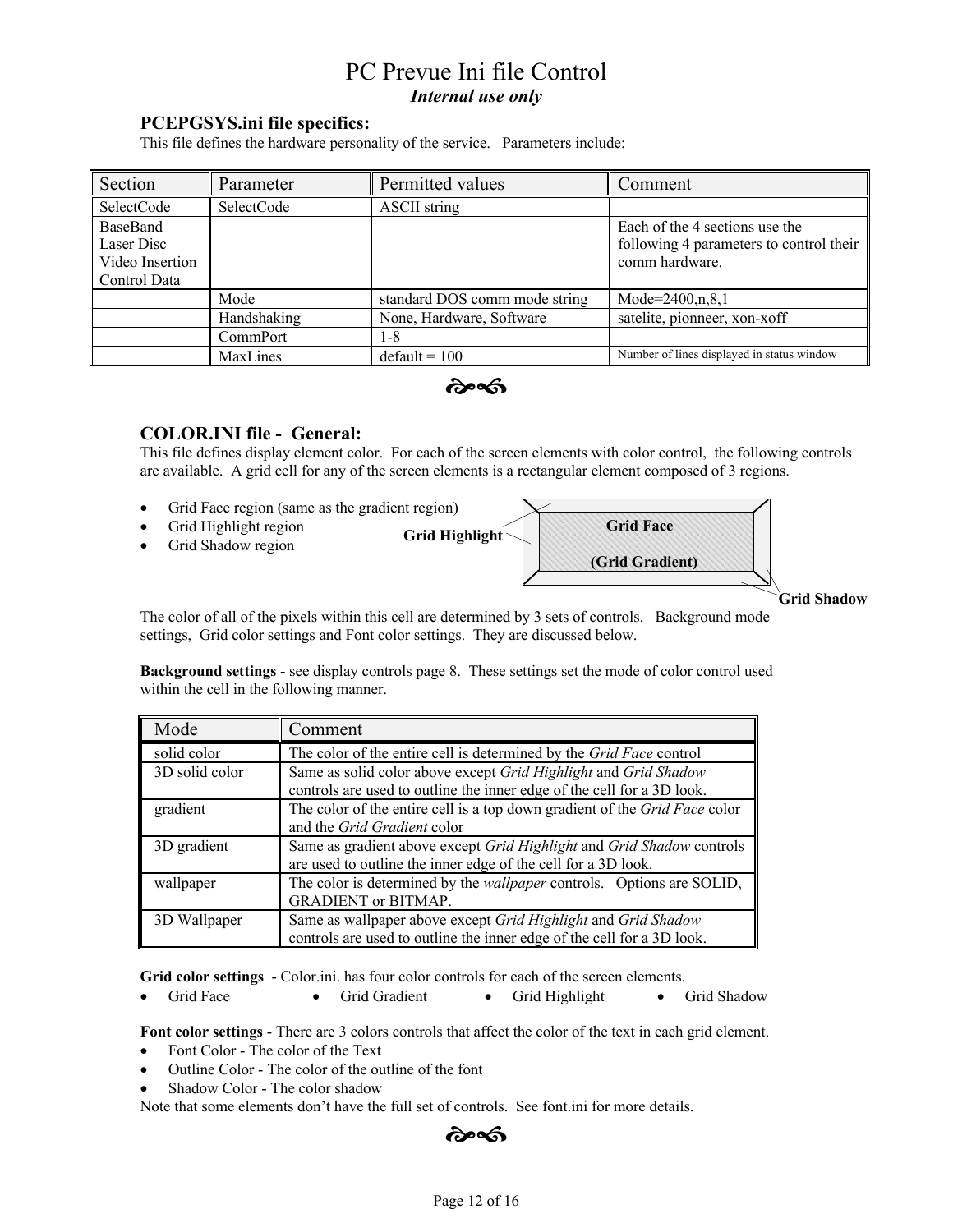## **COLOR.INI file - Specifics:**

Color.ini controls can be divided into

#### **SCREEN ELEMENTS WITH GRID COLOR CONTROL:**

| Section              | Parameter                                                                                                                             | Permitted values                                                                             | Comment                                                         |
|----------------------|---------------------------------------------------------------------------------------------------------------------------------------|----------------------------------------------------------------------------------------------|-----------------------------------------------------------------|
| <b>System Colors</b> | Grid Face<br>$\bullet$<br>Grid Gradient<br>$\bullet$<br>Grid Highlight<br>٠<br>Grid Shadow<br>$\bullet$<br>for each of the following: | Comma separated RGB string<br>where the red, green & blue<br>components can range from 0-255 | Ex, white - 255,255,255<br>black $-0,0,0$<br>cyan - 128, 0, 128 |
|                      | <b>Bottom Line</b>                                                                                                                    | 6699                                                                                         | In development                                                  |
|                      | Top Line                                                                                                                              | 6699                                                                                         | In development                                                  |
|                      | Channel                                                                                                                               | 6699                                                                                         | See page 3 for definitions                                      |
|                      | List                                                                                                                                  | 6699                                                                                         | $\cdots$                                                        |
|                      | List Highlight                                                                                                                        | 6699                                                                                         | 6522                                                            |
|                      | List Alt Highlight                                                                                                                    | 6699                                                                                         | 6699                                                            |
|                      | List Time                                                                                                                             | 6699                                                                                         | 6699                                                            |
|                      | Movie                                                                                                                                 | 6699                                                                                         | 6522                                                            |
|                      | Movie Summary                                                                                                                         | 6699                                                                                         | 6699                                                            |
|                      | Movie Summary<br>Channel                                                                                                              | 6699                                                                                         | (4)                                                             |
|                      | <b>PPV</b>                                                                                                                            | (4)                                                                                          | (4)                                                             |
|                      | Promo                                                                                                                                 | 6699                                                                                         | 6699                                                            |
|                      | <b>SBS</b>                                                                                                                            | 6699                                                                                         | (4)                                                             |
|                      | SBS Heading                                                                                                                           | 6699                                                                                         | (4)                                                             |
|                      | <b>Sports</b>                                                                                                                         | 6699                                                                                         | 6699                                                            |
|                      | <b>Sports Summary</b>                                                                                                                 | (4)                                                                                          | 6699                                                            |
|                      | Sports Summary Channel                                                                                                                | 6699                                                                                         | 6699                                                            |
|                      | Tag Text                                                                                                                              | 6699                                                                                         | 6699                                                            |
|                      | Text Ad                                                                                                                               | 6699                                                                                         | 6699                                                            |
|                      | Time                                                                                                                                  | 6699                                                                                         | 6699                                                            |
|                      | Weather                                                                                                                               |                                                                                              |                                                                 |

#### **OTHER COLOR CONTROLS:**

| Section              | Parameter                     | Permitted values                                                                                     | Comment                                                                                                 |  |  |
|----------------------|-------------------------------|------------------------------------------------------------------------------------------------------|---------------------------------------------------------------------------------------------------------|--|--|
| <b>System Colors</b> | Satellite Addressable         | Comma separated RGB string<br>where the red, green & blue<br>components can range from 0-255<br>6699 | Ex, white - 255, 255, 255<br>black $-0,0,0$<br>cyan $-128, 0, 128$<br>Depending on the data received an |  |  |
|                      | Data                          |                                                                                                      | onscreen indicator is available                                                                         |  |  |
|                      | Satellite Any Data            | 6699                                                                                                 |                                                                                                         |  |  |
|                      | Satellite Broadcast<br>Data   | 6699                                                                                                 |                                                                                                         |  |  |
|                      | Satellite Binary Data         | 6699                                                                                                 |                                                                                                         |  |  |
|                      | Screen Background             | 6699                                                                                                 | Used by WallPaper                                                                                       |  |  |
|                      | Screen Background<br>Gradient | 6699                                                                                                 |                                                                                                         |  |  |
|                      | Video Key Color               |                                                                                                      | defines which color is used to allow<br>external video to show through                                  |  |  |

 $\hat{\sigma}$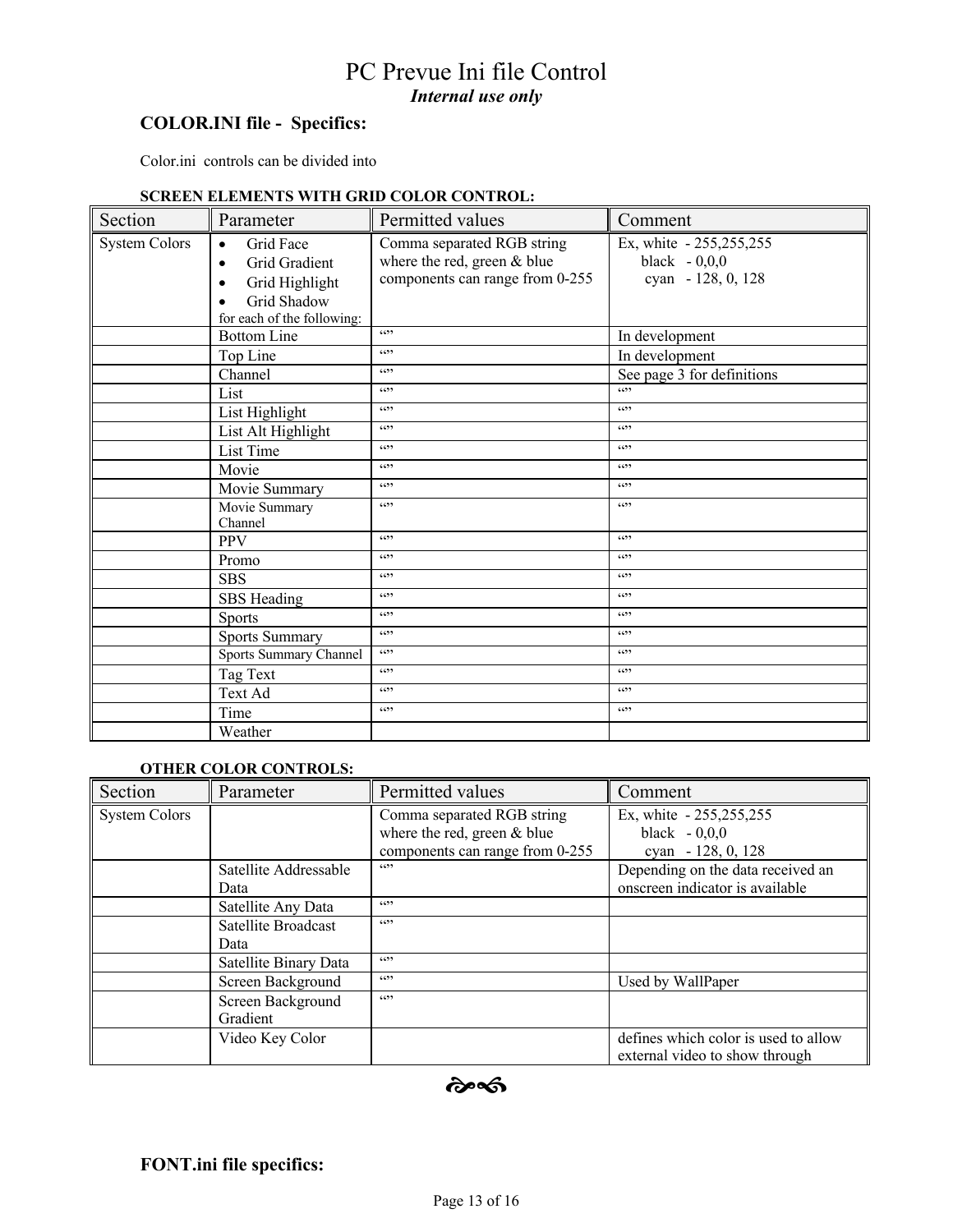This file defines the font for the display elements. Each section is used to define the font parameters for a screen element. Each font section in turn uses the same font parameter name. They are:

| Section / elements                            | Parameter         | Permitted values | Comment                          |  |
|-----------------------------------------------|-------------------|------------------|----------------------------------|--|
| Default Font                                  | Height            |                  | Standard MicroSoft font controls |  |
| Text Ad Font                                  | Weigh             |                  |                                  |  |
| Channel Call Letters Font<br>$\bullet$        | OutPrecision      |                  |                                  |  |
| <b>Channel Number Font</b><br>$\bullet$       | ClipPrecision     |                  |                                  |  |
| List Time Font<br>$\bullet$                   | Quality           |                  |                                  |  |
| Program Title Font<br>٠                       | PitchAndFamily    |                  |                                  |  |
| Program Details Font<br>$\bullet$             | FaceName          |                  |                                  |  |
| Promotion Tag Font<br>$\bullet$               | CharSet           |                  |                                  |  |
| Promotion Tag Hilite Font<br>$\bullet$        | Shadow            |                  |                                  |  |
| Movie Summary Font<br>$\bullet$               | Outline           |                  |                                  |  |
| Summary Header Font<br>$\bullet$              | Vertical Adjust   |                  |                                  |  |
| <b>Summary Call Letters Font</b><br>$\bullet$ | Horizontal Adjust |                  |                                  |  |
| Summary Channel Number Font<br>٠              | Italic            |                  |                                  |  |
| SBS Summary Font<br>$\bullet$                 | Width             |                  |                                  |  |
| <b>Sports Summary Font</b><br>$\bullet$       | Escapement        |                  |                                  |  |
| Time Font                                     | Orientation       |                  |                                  |  |
| Weather Font                                  | Underline         |                  |                                  |  |
|                                               | StrikeOut         |                  |                                  |  |
|                                               | Font Color        |                  | Standard color string            |  |
|                                               | Outline Color     |                  |                                  |  |
|                                               | Shadow Color      |                  |                                  |  |

#### $\hat{\boldsymbol{\alpha}}$

### **qtable.ini file specifics:**

This file defines a cross reference between source names as they are transmitted in Broadcast CLU and PI commands (true source) and expanded call letters strings for the promo area .

| Section  | Parameter        | ll Permitted values                       | Comment                                     |  |  |
|----------|------------------|-------------------------------------------|---------------------------------------------|--|--|
| I OTABLE | true source name | long format call letter display<br>string | There can be as many sources as<br>required |  |  |

 $\hat{\boldsymbol{\alpha}}$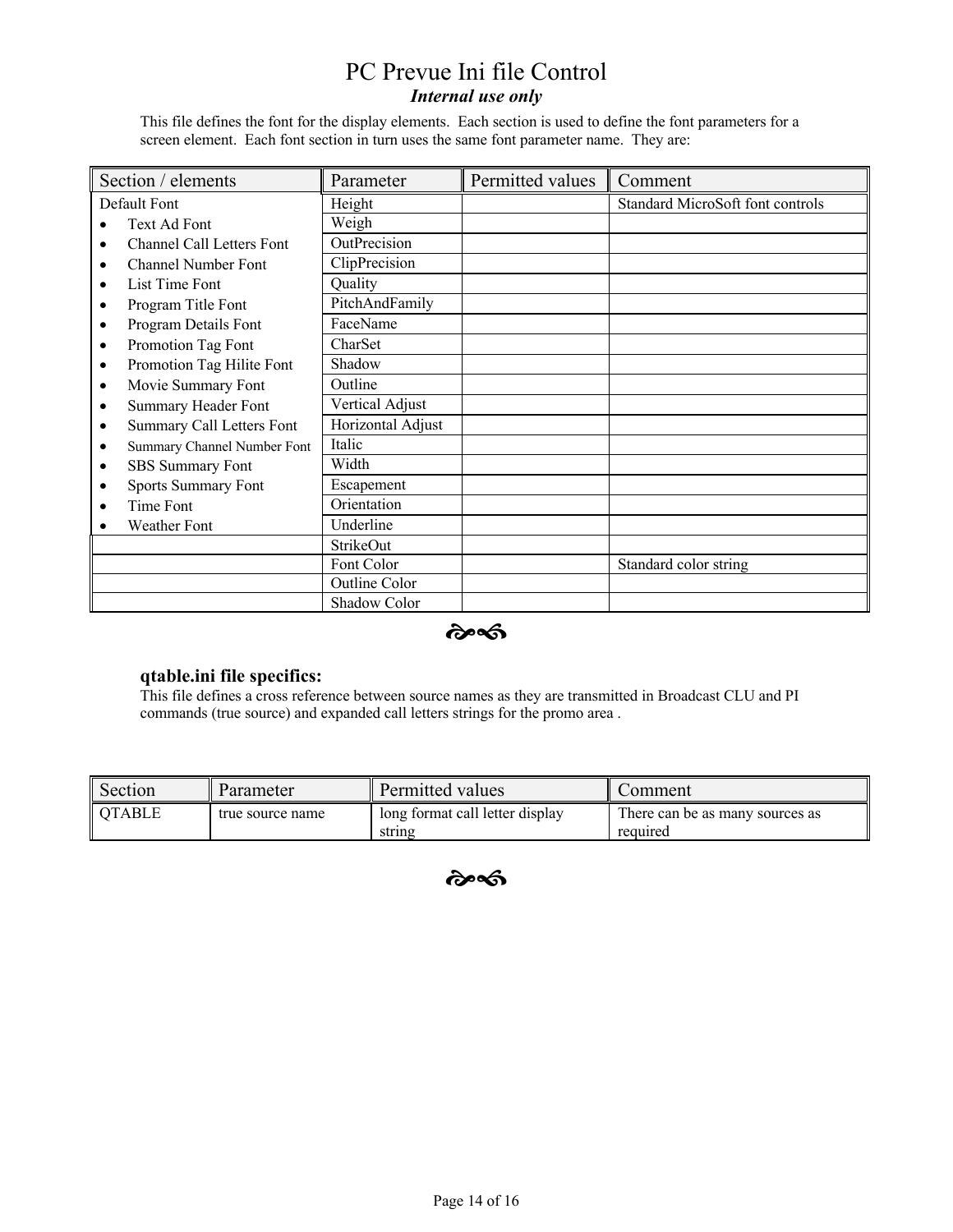#### **APPENDIX A**: **INI FILE FORMATS:**

The ini file is a text file that has 4 major elements. Comments, sections, parameters and values.

#### *Comments*

Anything after the semi-colon (;) character is a comment. By convention we use the comments to store lines that are options or comment possible values to parameters. See example below

#### *Sections*

A section heading is a major category that is enclosed in brackets [ . . . ] See example below

#### *Parameters*

A parameter is an identifier string on the left side of an 'equals sign'  $(=)$  In the example below 'DefaultView' is both the parameter and the section.

*Value*

The value is the character to the right of the equal sign. The value can be of either a string type (see EPGPLUS in the example below) or can have an integer value. Example

[DefaultView] ; The default view -- "Grid", "NonGrid", "Encore", "Preview", "EPG Plus" DefaultView="EPGPLUS"

কৈৰ্ণ্ড

| <b>Root Directory</b> | <b>Sub Directory</b> | <b>Function Convention</b>                                                                |
|-----------------------|----------------------|-------------------------------------------------------------------------------------------|
| $C:\P$ revue          |                      | location of executables pcepg.exe and prevue.exe                                          |
|                       | Data                 | location of program data and 'lesser' ini files such as qtable, color<br>and playlist.rpt |
|                       | localads             | location of g.ad and local.ads                                                            |
|                       | logos                | location of logolist.dat and actual logos                                                 |
|                       | natlads              | location of national ads                                                                  |
|                       | sysbmp               | location of master copy of system bitmaps                                                 |
|                       | update               | Used by the service during the reception of data                                          |
|                       | way                  | location of audio files                                                                   |
|                       |                      |                                                                                           |
| $C:\win NT$           |                      | location of pcepg.ini and pcepgsys.ini                                                    |

**Table A -** Convention for standard directory structure